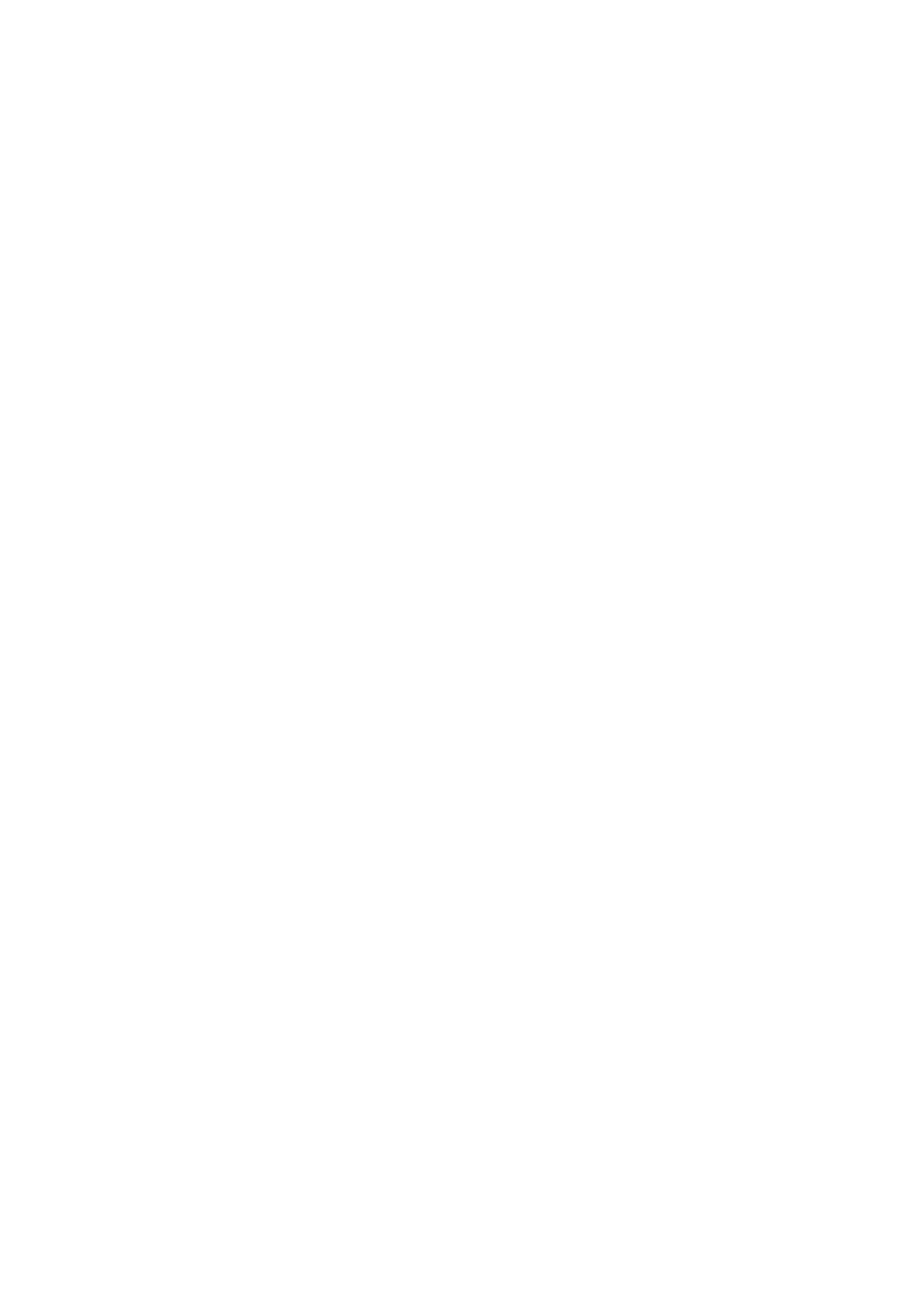## François Curlet's Commodity Culture

It might be cliché; by now it's probably widely accepted that, when somebody tells you who they are, you're supposed to listen. Imagine my interest, then, when François Curlet said to me, in an email: "Je suis un enfant de l'art conceptuel de base avec reboot poetico-naturaliste, anglo-latino je dirais." In English: "At heart, I'm a child of Conceptual art, one with a poetico-naturalist, anglo-latino reboot, I'd say." Still, 2005's neon sign Western might have already said it all. The English version reads, "spaghetti conceptual art," suggesting a late stage of Conceptual art, where mannerisms have become tropes and character types and plot arcs have become tropes too. Some might refer to this as a loss of idealism or "the look rather than the substance." The question becomes whether or how one might be able to achieve the same objectives as early Conceptual art – shall we call them a critical commentary on communication and cultural production in an era of mass-consumerism? The most recent catalogue of Curlet's work to come out before this one, François Curlet: Spezialität (2007), opens with an image of that neon sign. And Vincent Pécoil's enlightening text in the same publication begins by expanding on the art-historical phenomenon distilled by the work. Pécoil quotes Jeff Wall's idea, expressed in Dan Graham's Kammerspiel, that Pop and Conceptualism are two guises of the same contemporary reality. For Wall, the former is "the cynical social realism […] of late capitalism," while the latter is the "melancholic symbolism […] of the bureaucratic organization governing the consumerist era." Again, I'm repeating what's already known. Let me at least add to it.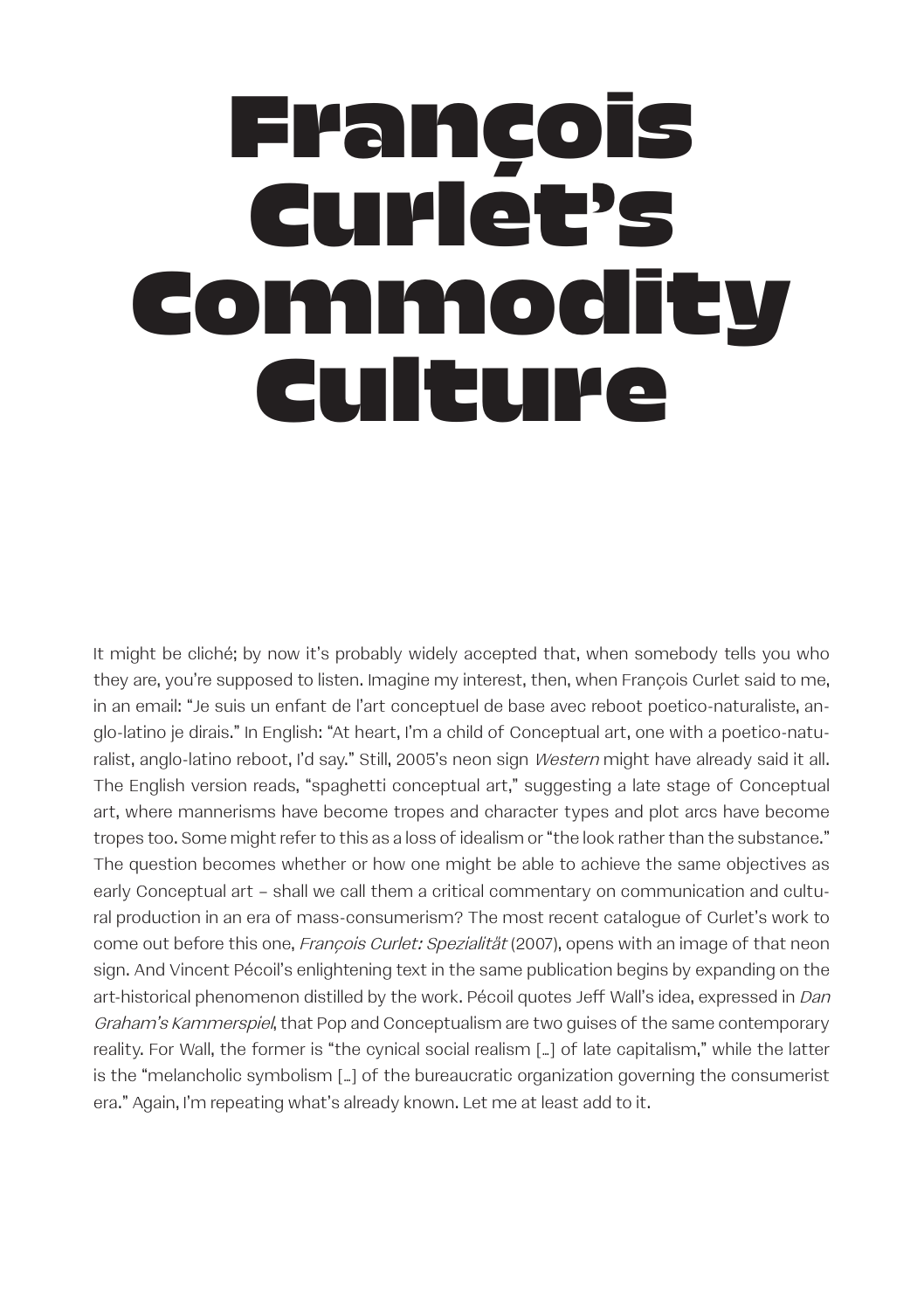Curlet's neon sign appears to be a commonplace in the context of his work. It was also one of two or three of his works that he arranged for me to see in person when I visited him in Paris. Over lunch in the apartment of a friend of his, where the sign hangs, Curlet suggested that "the trademark is a contemporary still life, but aggressive." And we talked about an artwork whose title, in English, means "registered trademark:" John Knight's Marque deposée (1989). The work takes the form of a poster and looks like an advertisement produced en masse by the tourist industry. But in actuality, it shows a photo Knight took of the Roger Pailhas Gallery in Marseille. It was Knight's idea to put the name of the city at the top in red, italicized, Helvetica Bold letters. Only one copy of the poster was printed, for an exhibition at the gallery in 1989. As Anne Rorimer explains, the work "functions like an actual, promotional sign but, furthermore, presents an image of its own site of display in the chic shopping district of Marseille." 1 So the work looks closely at the commercial aspect or potential of art, while also casting itself in that image. Believe it or not, Curlet says, he visited the exhibition. An art student in Grenoble at the time, he traveled to Marseille for the opening.

At times, Curlet's artworks take on the guise of advertising, or tourism, or commodities generally speaking. In doing so, they follow in a tradition of trying to understand the mechanisms of commercialism, indicating how they function in our world today, perhaps also re-using those mechanisms – in part in recognition of the fact that art functions under similar conditions. Thus, for 2007's eBay, Curlet screenprinted four paint splotches onto white canvas, each splotch the same color as each subsequent letter in eBay's logo. The work speaks to a kind of unconscious of commodity culture. When I mentioned this formulation to Curlet's gallerist Florence Bonnefous, of Air de Paris, she compared Curlet's method to a kind of "Freudian slip" within mass-consumer culture, or to wit. Curlet himself says the logic of his work is more Lacanian, a reverberation of analogies. In the predominantly francophone context in which Curlet's work circulates, others would opt for the term détournement. I wanted to make sure I understood what people mean by that word, so I looked up the definition in 1958's Internationale Situationniste #1. But it's somewhat confusing. Basically, it describes the use of "preexisting aesthetic elements."2 It doesn't talk about specific ways in which they should be used or combined or manipulated, nor what the outcome should be; what that method should reveal. Truth? The universalizing aura surrounding things? Their nature as constructions?

Some more context: Back at the apartment, Curlet showed me a book that his friend owned, Guy-Ernest Debord & Asger Jorn's 1959 collaboration *Mémoires*. As the title page explains, the book "consists entirely of prefabricated elements" – lines of text and some images that Debord had cut out of the newspaper3 . Complementing these are "supporting structures" – painted lines and drips and blots that draw connections between the fragments of text, while also constituting figures of their own.

<sup>1.</sup> Anne Rorimer, "John Knight: Designating the Site" (1989), reprinted in John Knight, ed. André Rottmann (Cambridge, MA: MIT Press, 2014), p. 16.

<sup>2.</sup> Online at: https://www.cddc.vt.edu/sionline///si/definitions.html.

<sup>3.</sup> Guy-Ernest Debord and Asger Jorn, Mémoires (Paris: L'Internationale Situationniste, 1959), unpaginated.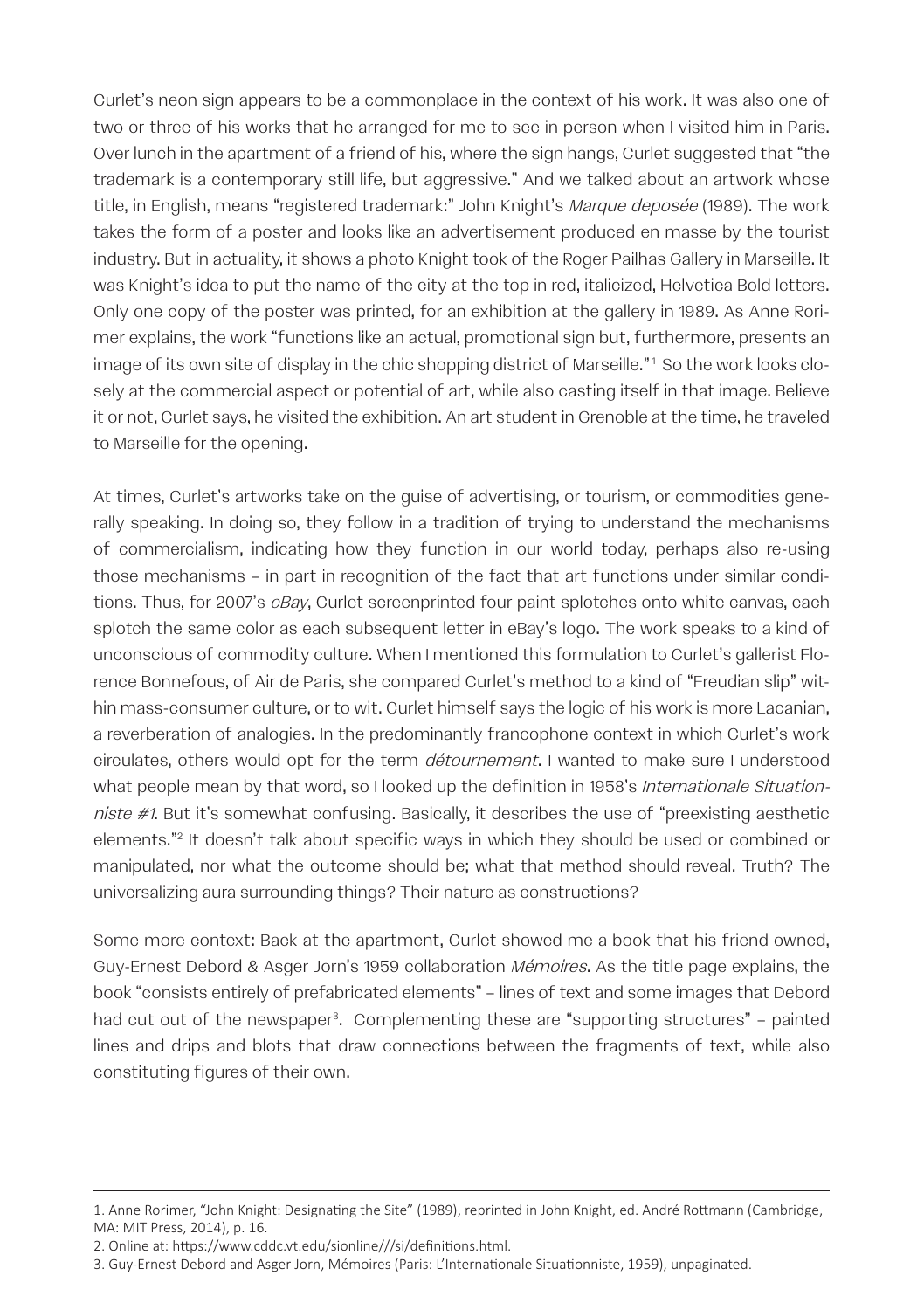I can't remember any specific lines from the book, but I photographed a page of Curlet's friend's copy with my phone. You can make out some text, like: aider à créer une situation (to aid in creating a situation) and Dans une aventure d'une telle envergure il serait ridicule de vouloir fixer des priorités ou des suites (On an adventure of such scope, it would be absurd to want to specify the priorities or the outcome). Clearly, what happens is that, through the combination of elements – when there's a line of text and a picture of a person at a cafe and a big, blue, Rorschach-style blot - Mémoires evokes a kind of feeling, a sense, something more than the sum of the parts. There may be no better word for this thing than "meaning." Regardless of whether it's a "hidden" meaning, the fact is it's meaning; more of it, and a specific kind of "contemporary" meaning.



I've come to think of Curlet's method primarily as combination. He'll come across or get stuck on some preexisting thing or idea and then see what happens when it's combined with some other thing or idea. What Curlet "adds" could be a material, a context, a use, some kind of alteration, a degree of abstraction, an image, a word, an organizing principle, etc. Sometimes his method will reveal something; sometimes it will suggest something. Take Moteur (1989), for example, whose motor was woven in wicker by artisans who were visually impaired, as a reflection on the skills involved in specific types of work.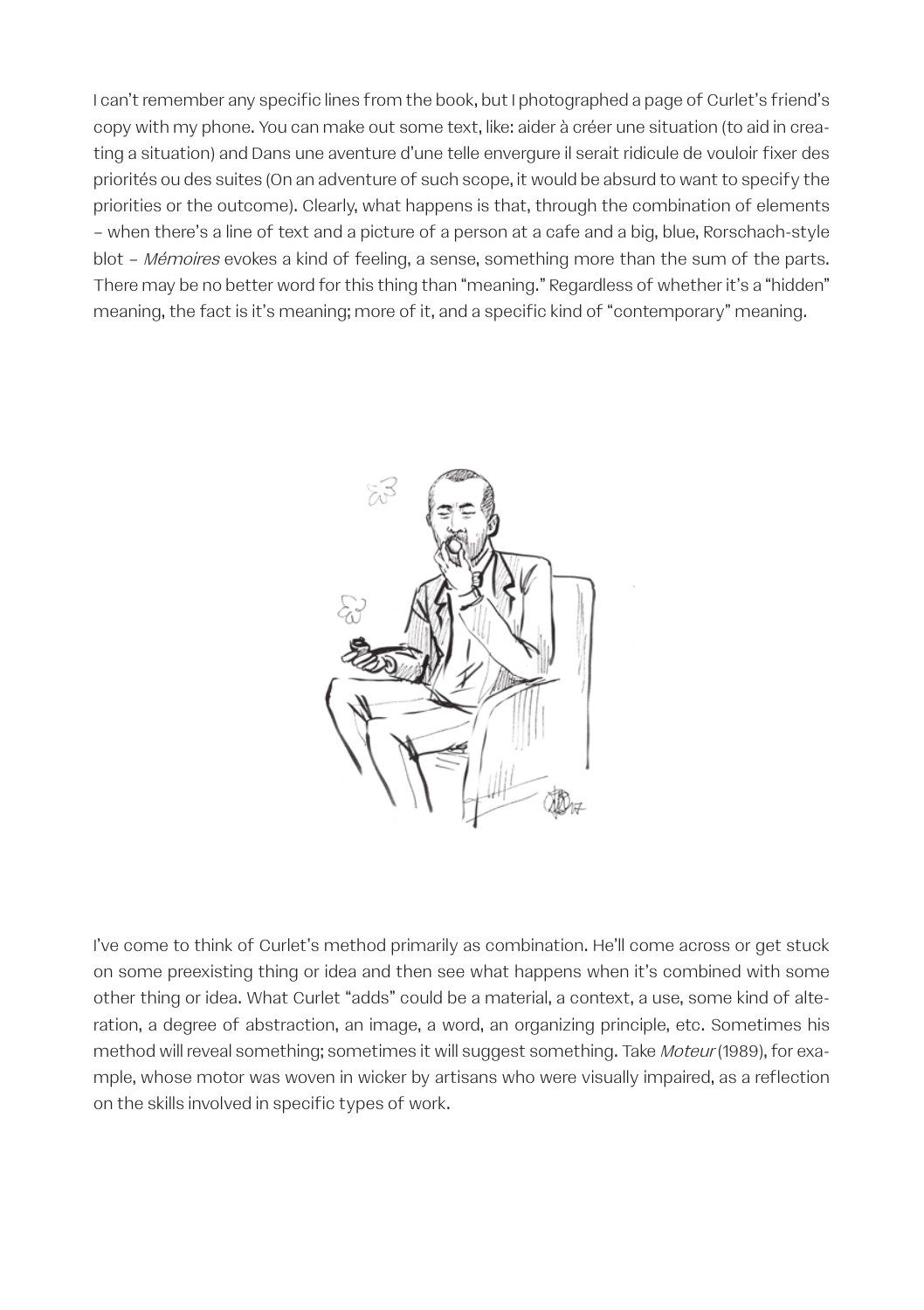Or the black-and-white image of a gear printed on the umbrellas of *Clockwork* (1998), suggesting the interpersonal dynamics of people bustling around on a busy sidewalk in the rain. Or 2008's Fair Trade, which consists of an embroidered Fair Trade logo and a net, implying the potential for socially conscious modes of production to act as a selling point for customers. Or 2018's  $X-Rav$ , in which a suitcase and its contents have been reproduced in translucent glass, as if seen through an X-ray machine, thus referencing the contemporary state of security and surveillance as well as the idea that material possessions might be a corollary for identity, an inner self.

I can't help but think of these combinations in relation to the model of metaphor that Borges traced back to Old English and Old Norse poetry. People love to quote from the beginning of Borges's 1967 lecture The Metaphor, in which he cites the ancient Chinese idea that the world consists of 10,000 things – but then Borges describes metaphors as turning their number of potential meanings into a factorial: "10,000 multiplied by 9,999, multiplied by 9,998, and so on."4 Toward the end of the lecture, Borges discusses kennings, compound nouns often formed with a hyphen that Old English and Old Norse literature sometimes used in place of a single noun – as a kind of paraphrase, ostensibly for their associative potential. He cites the "very common kenning which calls the sea 'the whale road." And he wonders whether the person who came up with it "felt […] that the hugeness of the whale suggested and emphasized the hugeness of the sea," which it certainly does. In a similar way, you could think of the abovementioned works by Curlet as "the wicker-motor," "the gear-umbrellas," "the Fair Trade–net," and "the glass-suitcase." I'm pretty sure Curlet felt that these works suggest and emphasize themes such as work, social interaction, consumption, security, and travel. Other works by Curlet do the same with themes such as advertising, bureaucracy, identity, animals, and the media.

The quick list in the paragraph above of works by Curlet also indicates how they relate to language. Curlet's works almost necessitate brief descriptions of what they represent, how he altered the objects or ideas they represent, or how the works were produced. And yet, it may well be the case that when the works are described, any subsequent analysis is bound to come off as self-evident, even spoilsport. Would it take something away from the works to explain their connection to jokes or one-liners?

Now might be a good time to talk about Robert Filliou. There were a number of books on the artist back at the apartment, but I didn't look at them. Only later did I learn that Curlet owns a complete collection of Filliou's multiples. So I checked out the book Robert Filliou: éditions & multiples, published by Les presses du réel in 2003, and on page seven I found a brief text by Curlet: "My interest in this collection of multiples," he writes, "has to do with its principle of ubiquity. The collection is the reflection of a part of the traces left behind by Robert Filliou, rather than

<sup>4.</sup> Jorge Luis Borges, "The Metaphor," in This Craft of Verse (Cambridge, MA: Harvard University Press, 2002), p. 21-2; for kenning, see page 37. Online in two parts at: https://www.youtube.com/watch?v=MBO\_rp3k6yk and https://www. youtube.com/watch?v=vL\_86Ckp1E0.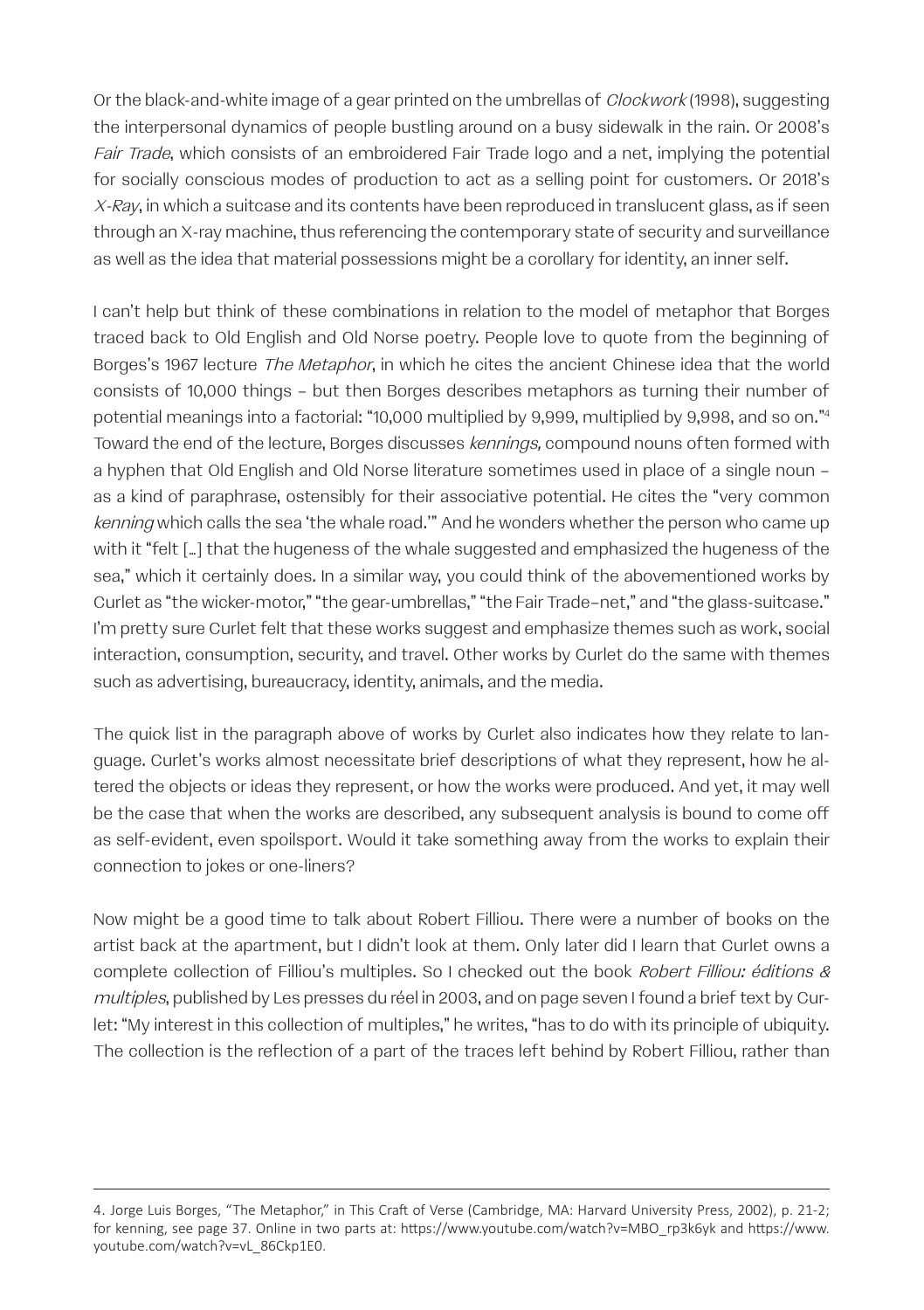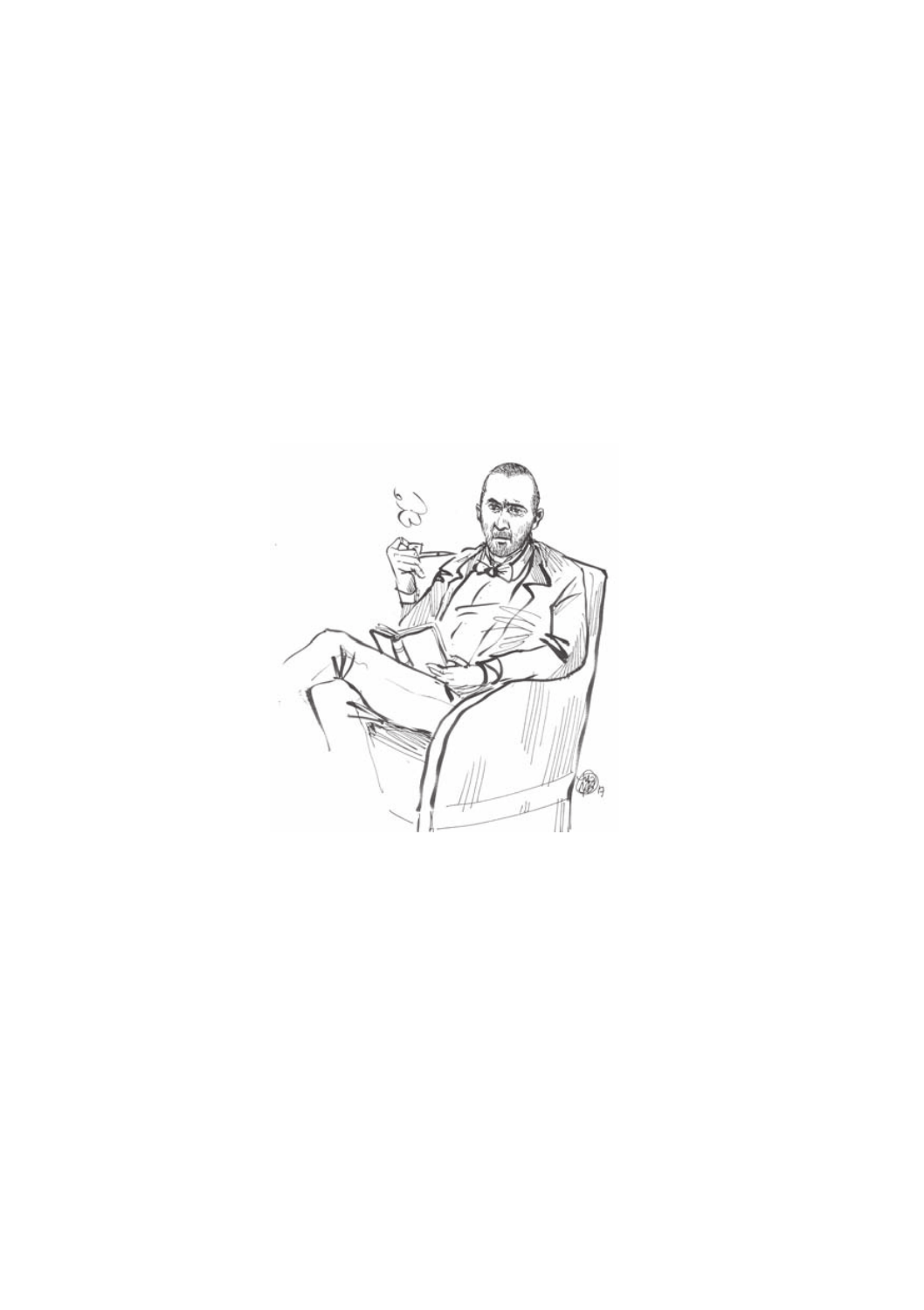The main work involved was collapsing the space that separated the editions from one another and then organizing them."<sup>5</sup> A few pages later, we're told that in 1962 Filliou created *Galerie* Légitime, an "itinerant" exhibition space in the form of a hat. The artist would fill the hat with artworks, wear it, and offer to show the works to people on the street. Another, later work - Eins, Un, One (1984) – consists of 100 examples (and 50 artist's proofs) of a  $3 \times 3 \times 3$  cm yellow, wooden dice, each side of which shows the number one. Is this "one"-sided-dice a riff on Broodthaers' famous homage (from 1969) to Stéphane Mallarmé's Un coup de dés jamais n'abolira le hasard (A Throw of the Dice Will Never Abolish Chance)?

Speaking of chance versus predetermination: Given late capitalism's fully developed, globalized networks of production and consumption, experience can seem like it has a universal character. But Curlet's works can also, at times, be local. In his 2008 exhibition at Air de Paris, Peptember, several references were French. And in reproducing old advertisements, some works suggested a degree of nostalgia. Pschitt 1956 and Pschitt 1958 (both 2008) consist of silk scarves printed with ads for the eponymous Perrier product from the years referenced in the works' respective titles. Within that period, the drawing style seen in the ads changed from conservative to modern. Another work also included drawing: Profiteur! (2008) reproduced an illustration by French cartoonist Jean-Marc Reiser in his iconic, caricatural style. These works reflect Curlet's interest in advertising, media, and drawing, but they do so through references to a product I had to look up and a person whose name I – admittedly – didn't know off the top of my head.

Curlet was born and raised in France, not Belgium, but he has lived most of his adult life in Brussels. In 2010, the artist even made a work about a local serial killer for an exhibition at Établissement d'en face, in Brussels. He made a series of birdhouses out of wood that he salvaged from the former house of Father András Pándy. "Like so many altars," the press release for the exhibition read, morbidly, the sculptures explore the possibility that the material itself could possess or transmit evil. The idea behind the works recalls the stories you hear that such-and-such a mass murderer's house was demolished and buried in a secret, unmarked location—as if its wickedness might infect others, or people would come to treat it like a shrine. Two years later, in 2012, at the gallery Micheline Szwajcer in Antwerp, Curlet reworked laminated Formica tabletops with a related procedure. He shaped them, among other things, into the logos of various discount supermarkets: Lidl, Aldi, Dia, etc. In so doing, he drew a connection between "vintage" (the furniture) and "discount" (the supermarkets). In these Formica-logos, the afterlife of the materials is framed in terms of the life cycle of second-hand and low-cost commodities.

<sup>5.</sup> François Curlet, "peopleday®," in Robert Filliou: éditions & multiples (Dijon: Les presses du réel, 2003), p. 7. In 2011, Curlet organized a group show «Bob and Breakfast» at Galerie Nelson-Freeman in Paris featuring Filliou's multiples alongside the work of contemporary artists.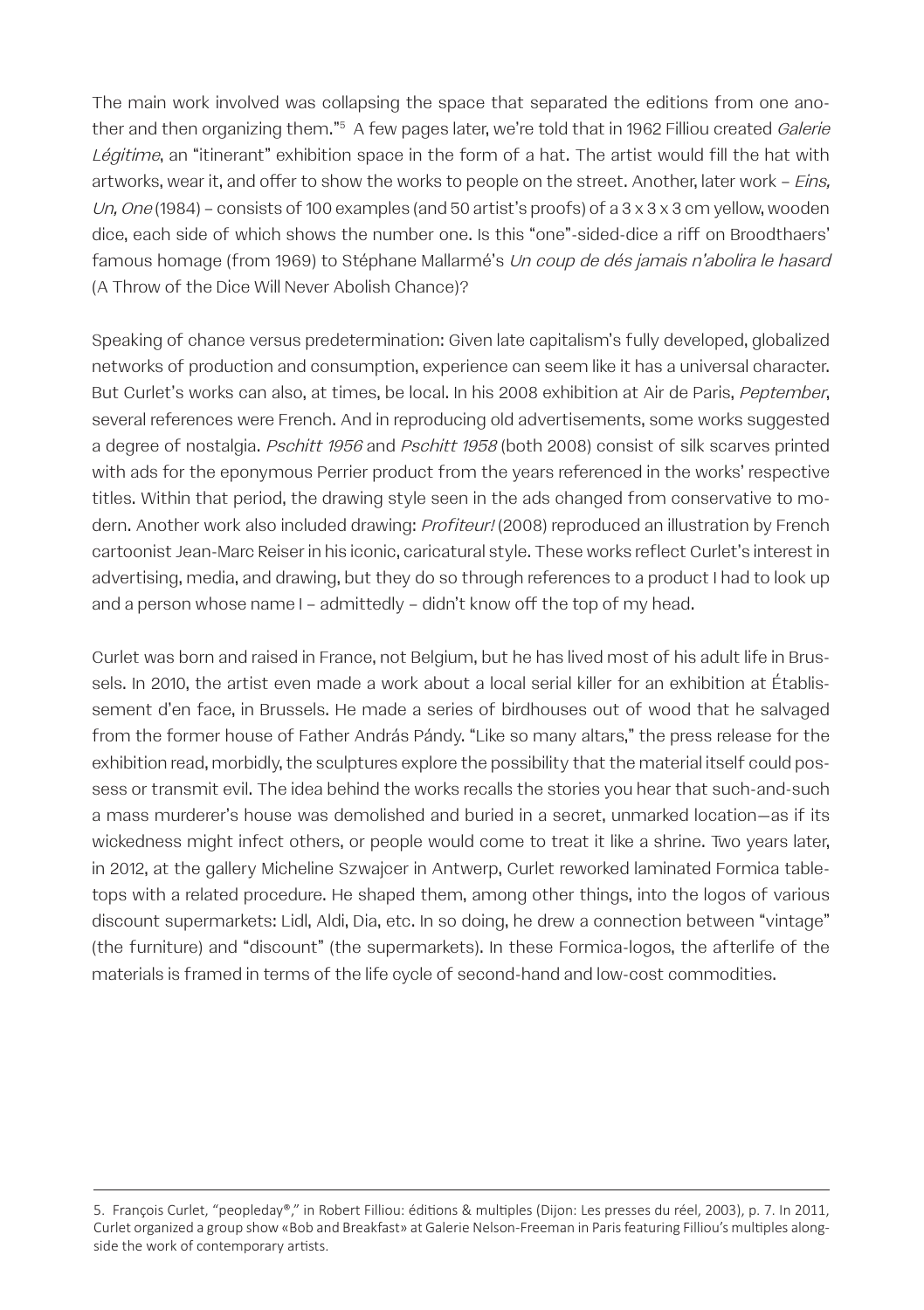If you wanted, you could apply the logic of compound metaphors, or kennings, to Curlet's exhibition at the Grand-Hornu<sup>6</sup>, You could do so on multiple levels. After all, it's the first exhibition in which Curlet has given equal weight to the three areas of his output: objects-paintings-films. Of course, paintings are objects too, and Curlet's especially so. Each of the Speculoos, Chipster, Waffles, and Cupcake paintings is named after and perhaps even looks a bit like the corresponding snack. He stenciled them using scrap metal––industrially produced plates, each with a pattern of negative spaces. The Waffle paintings have been spray-painted to imply shallow depths within a kind of honeycomb grid structure; the Chipster stencil could be said to resemble a number of potato chips in silhouette. In terms of the commercial aspect of our reality, these works might speak most about the status of painting on the contemporary art market. Curlet describes them as "ectoplasms of industrial production."

Curlet's films aren't objects. But the paintings and the films have something in common. I think of the latter as being kind of like video clips. Each illustrates a single idea. And although it's apparently possible to upload feature-length videos on YouTube (as long as you aren't breaking any copyright laws), most videos on there aren't that long. I feel like most YouTube videos are oneto-seven minutes long––the same length as most of Curlet's films. Whether Curlet's films are like clips or not leads us back to terminology, and by that I mean the subtext of literary devices or concepts running through this essay: clichés, commonplaces, still lifes, signs, "slips," détournements, metaphors, symbols, jokes, etc. What are these things? In a sense, they're ways of classifying or organizing or even eliciting meaning. And the fact that Curlet's objects and paintings and films somehow invite comparisons to these things might suggest that they do something similar––organizing, eliciting.



6. Crésus et Crusoé, MAC's, Grand Hornu, November 25, 2018 - March 10, 2019. Catalogue ed. Triangle Books, Brussels, ISBN 978-2-930777-27-6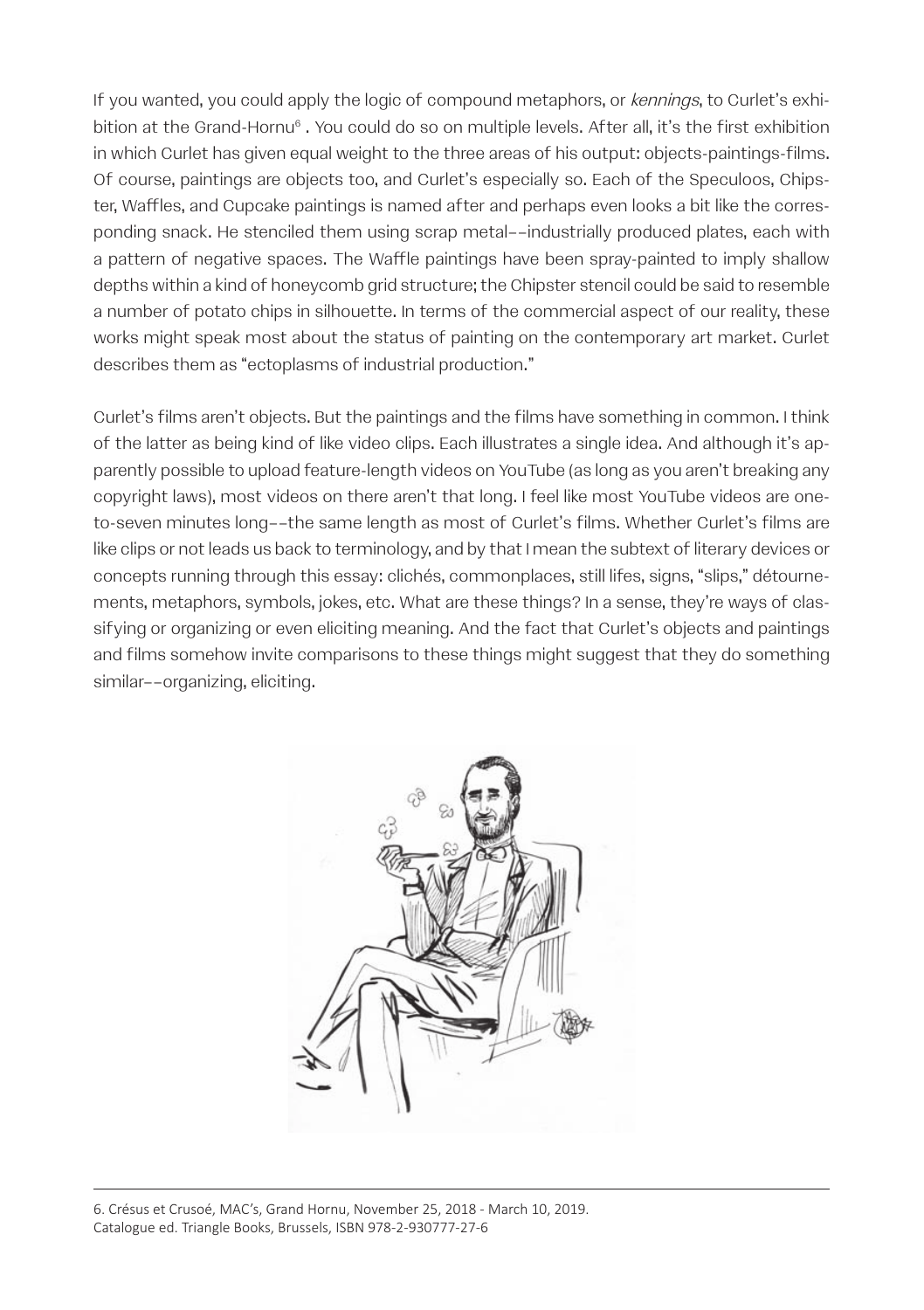When it comes to the films, we might think of the compulsion to describe the works as the storyline-problem. At the Grand-Hornu, there's the one with the mimes and the Dan Graham pavilion. They create a new, third pavilion in between the existing two in the sculpture garden of the Kröller-Müller Museum, but then get stuck in their imaginary sculpture (Air Graham, 2018). There's also the paté-Hussard, the soldier that the camera finds partially disrobed, hidden among boxes and old furniture, eating a tartine of paté (Yummy Patriot, 2018). And there's the businesswoman–Pied Piper, who smokes a cigar and plays Van McCoy's disco hit "The Hustle" on the flute on the way to work in the morning (*The Hustle*, 2018). Given the layout of the museum, viewers encounter objects-paintings-films––in that order. But depending on what consumes your attention or what sticks in your memory, you might think in terms of films-objects, or gear-umbrellas–paintings. Perhaps wicker-motor–businesswoman–Pied-Piper or glass-suitcase–Grand-Hornu–architecture. And who knows what writing about Curlet's work might do to his three decades' worth of reflections, in the form of artworks, on the world of things: I already think of his spaghetti–Conceptual-art in terms of -Vincent-Pécoil–Jeff-Wall–Dan-Graham. Maybe now you'll have to add: - Mémoires-kennings-Filliou-etc.-etc.

### John Beeson

2018 - 2019 Translation Emiliano Battista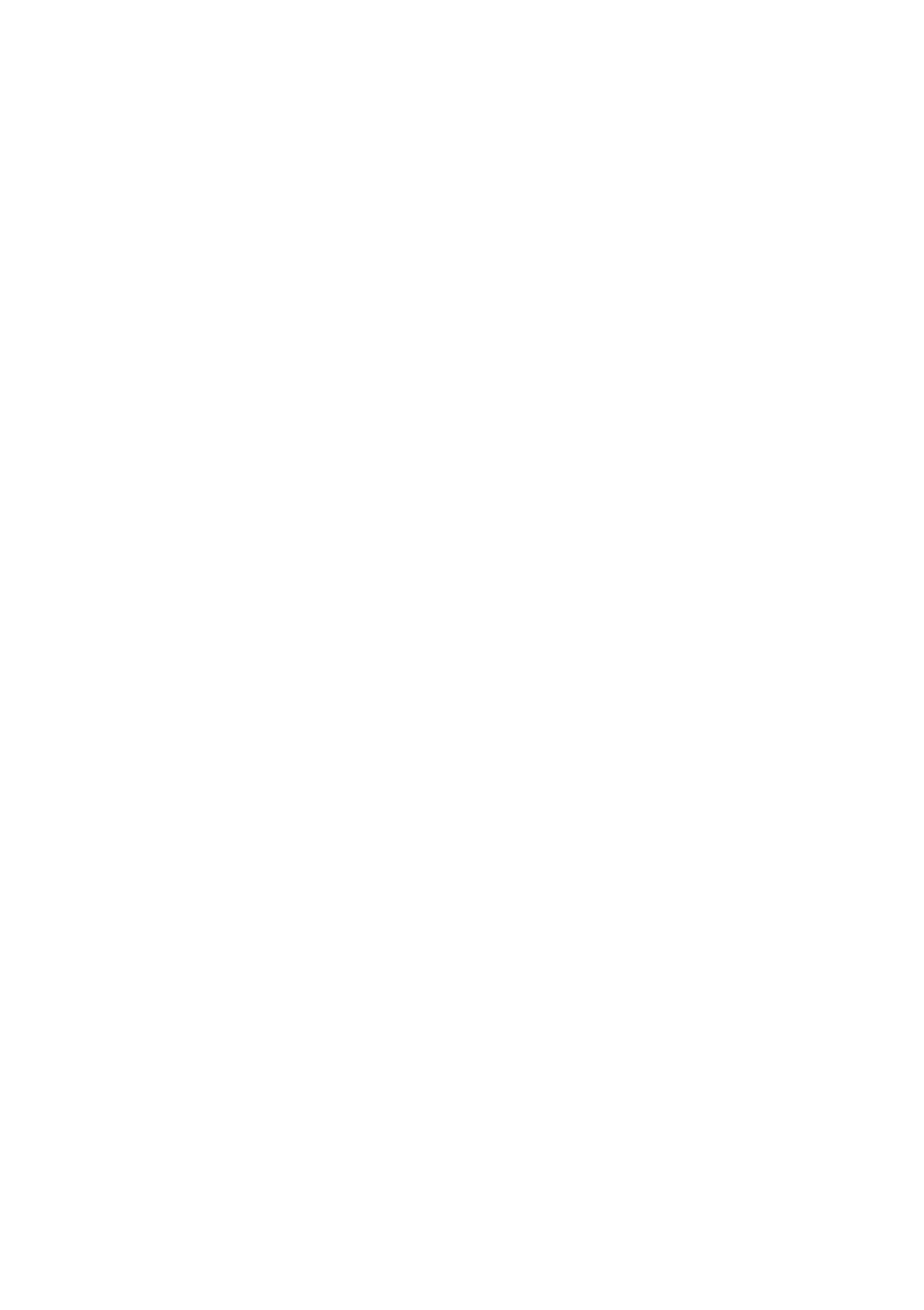

### The Yummy Patriot 2018

It is during the March of the King by Jean-Baptiste Lully that a hussar having left his regiment appears to us. The deserter, hidden by the army, seems to take immense pleasure in gluttonously eating a pâté sandwich. Rather than being caught by his hierarchical superiors, he is confronted by the public. Playing with the concept of laziness, François Curlet once again displays his struggle for a space dedicated to laziness within a society of efficiency.

HD film, 1 min 47 sec, looped projection Poster by M/M (Paris) 175 x 118,5 cm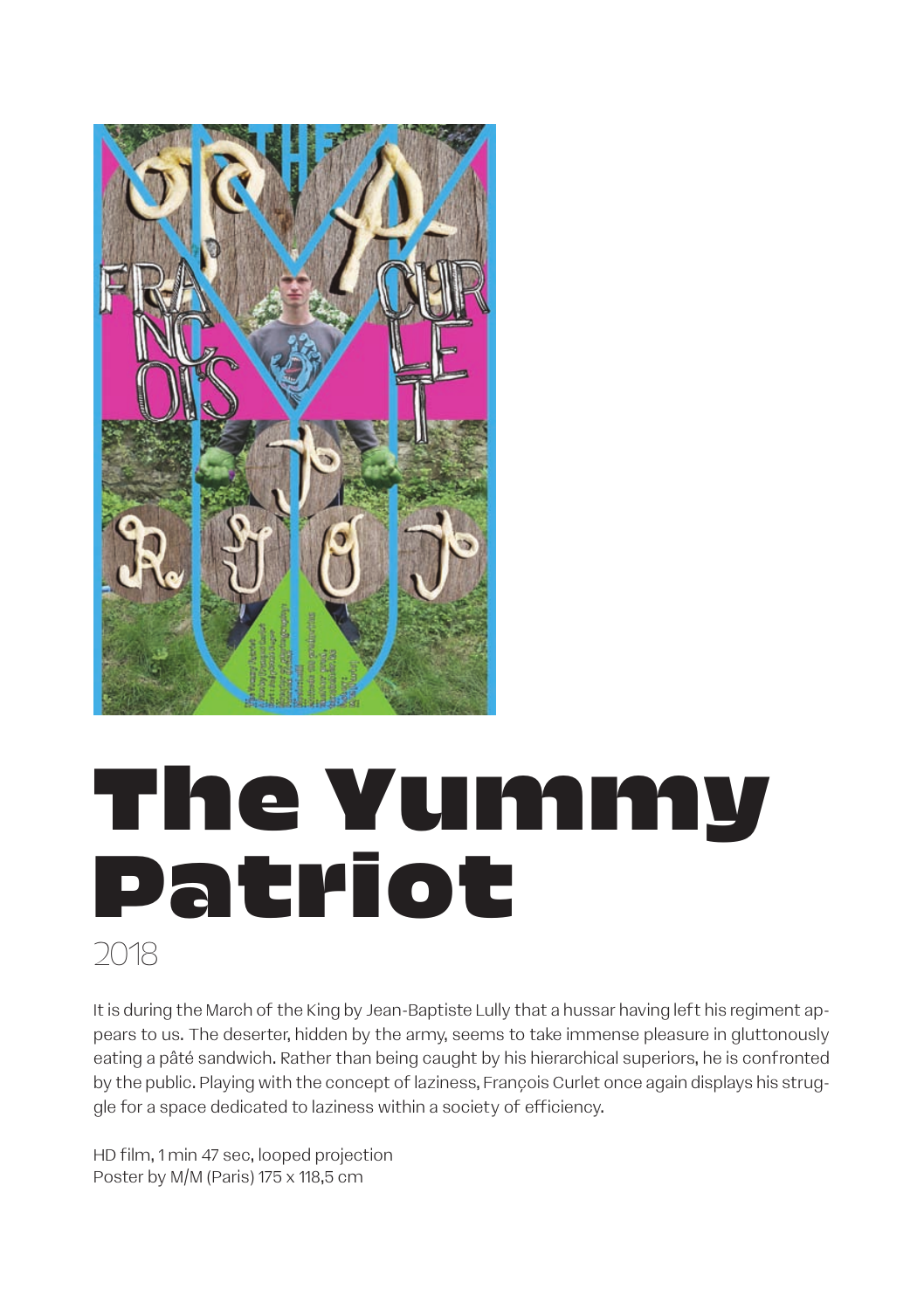



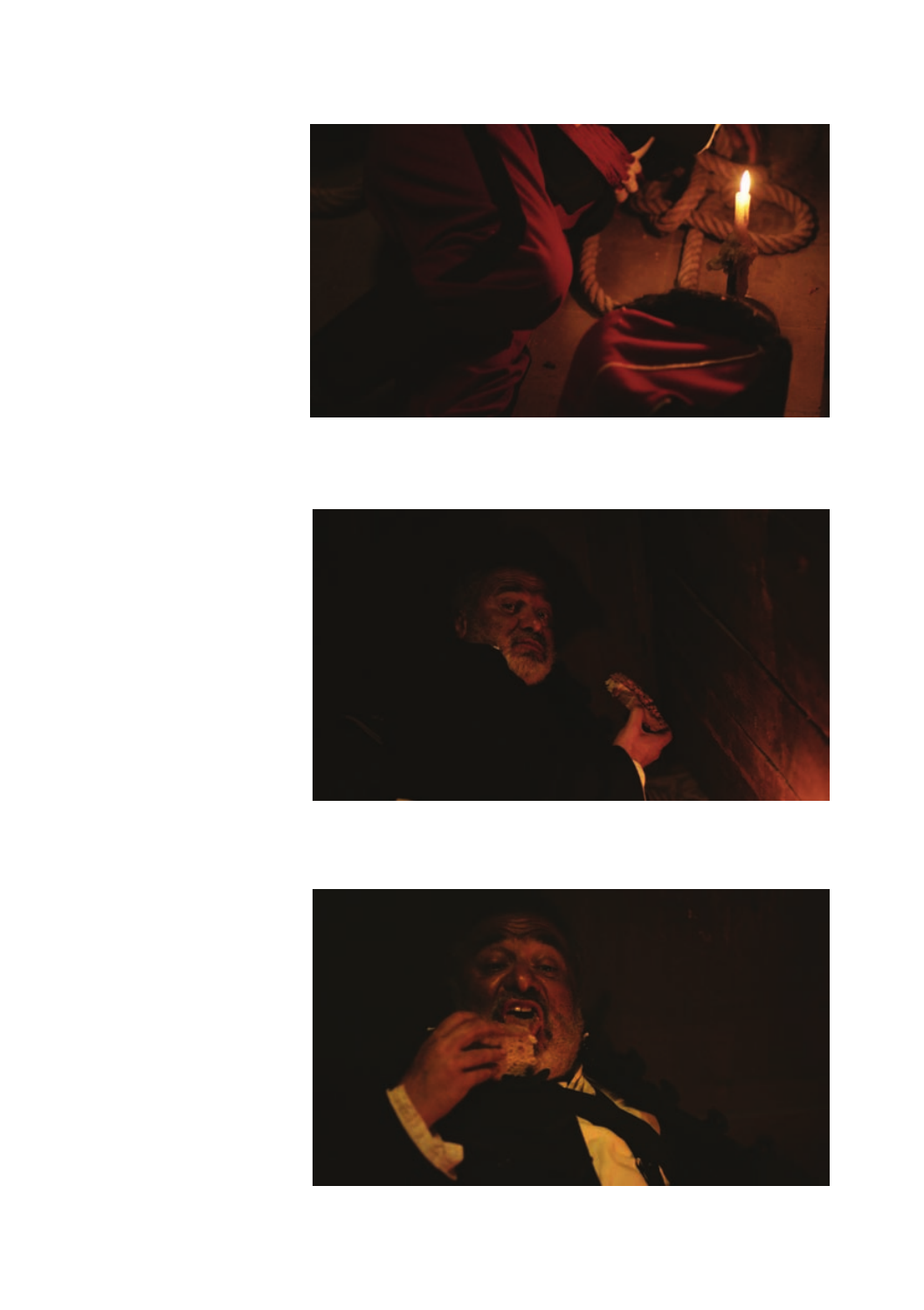

### L'Agitée 2015-2018

Dating back to 1284, the Pied Piper of Hamelin tells the story of a musician who, as revenge for the inhabitants of the city not paying their debt to him, led all of Hamelin's children off a precipice to their death with his mesmerizing magic flute. In Lagitée, François Curlet reinterprets the fable in the light of today's consumer society. The flutist is replaced here by a businesswoman playing a disco tune – Van McCoy's The Hustle – this scenario however no longer involves leading children to their death, but rather commuters to work.

HD film, 2 min 34 sec, looped projection Poster by M/M (Paris) 175 x 118,5 cm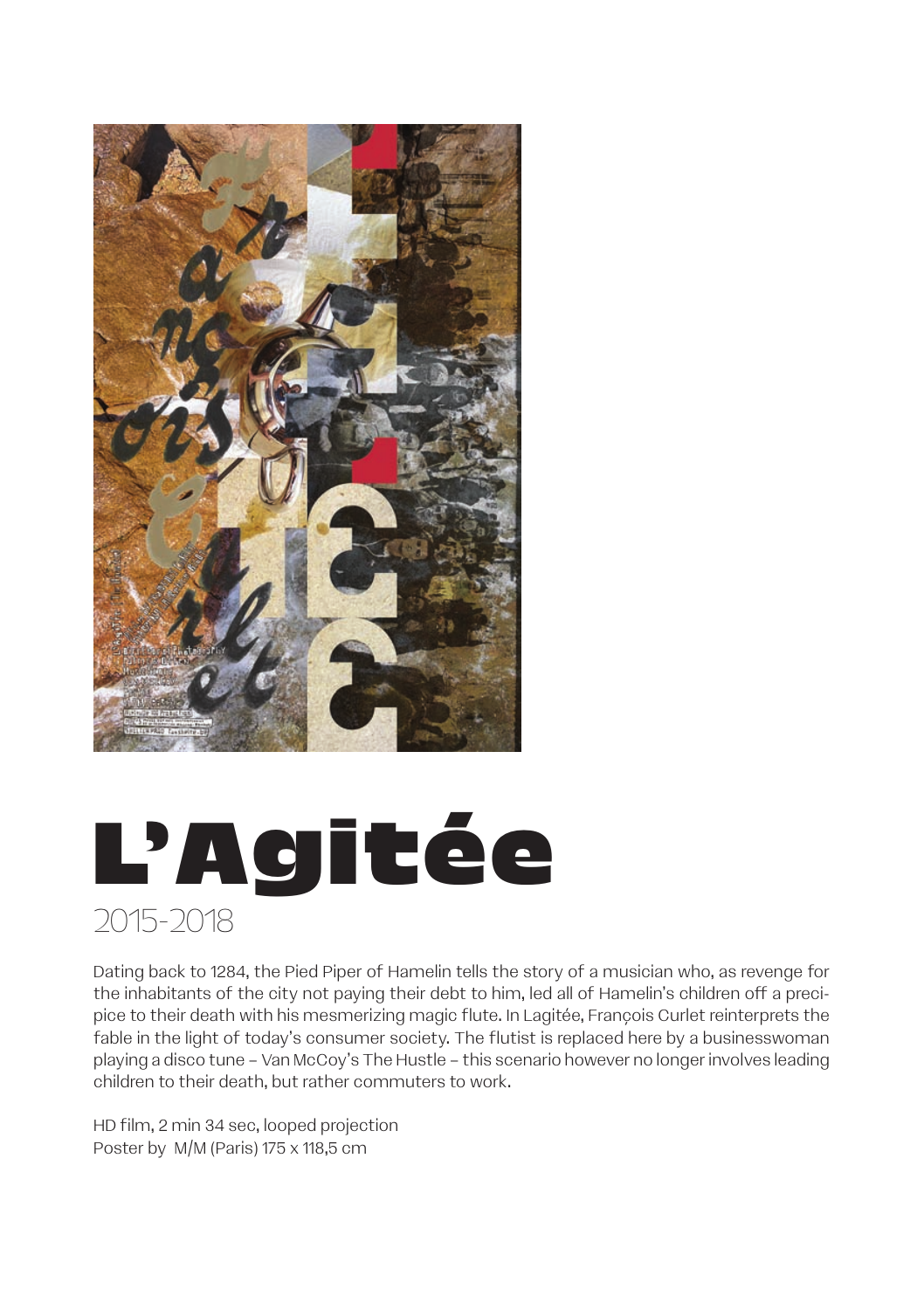



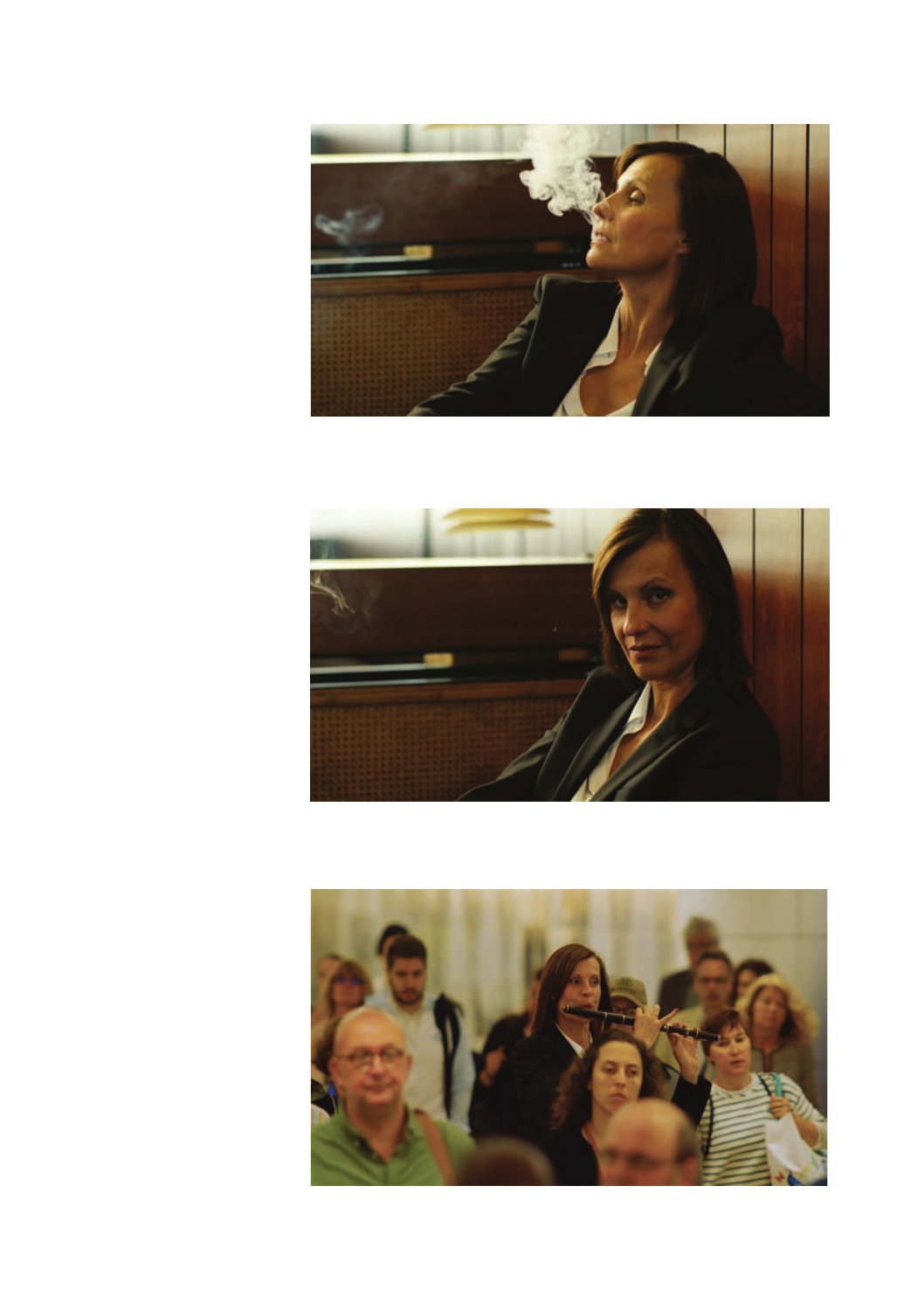

#### Air Graham 2005-2018

The work of the American artist Dan Graham, Two Adjacent Pavilions, located in the park of the Kröller-Müller Museum, challenges the Modernist architecture and the curtain walls of glass skyscrapers designed for executives that wish to see without being seen. Made of one-way mirrors, Two Adjacent Pavilions invites the public to experience this by placing oneself either on the inside or outside of the glass walls. In Air Graham François Curlet stretches the social criticism of his elder by hiring two mimes to enact an imaginary replica / extension of the two pavilions in which they end-up finding themselves locked-up.

HD film, 2 min 6 sec, looped projection Poster by M/M (Paris) 175 x 118,5 cm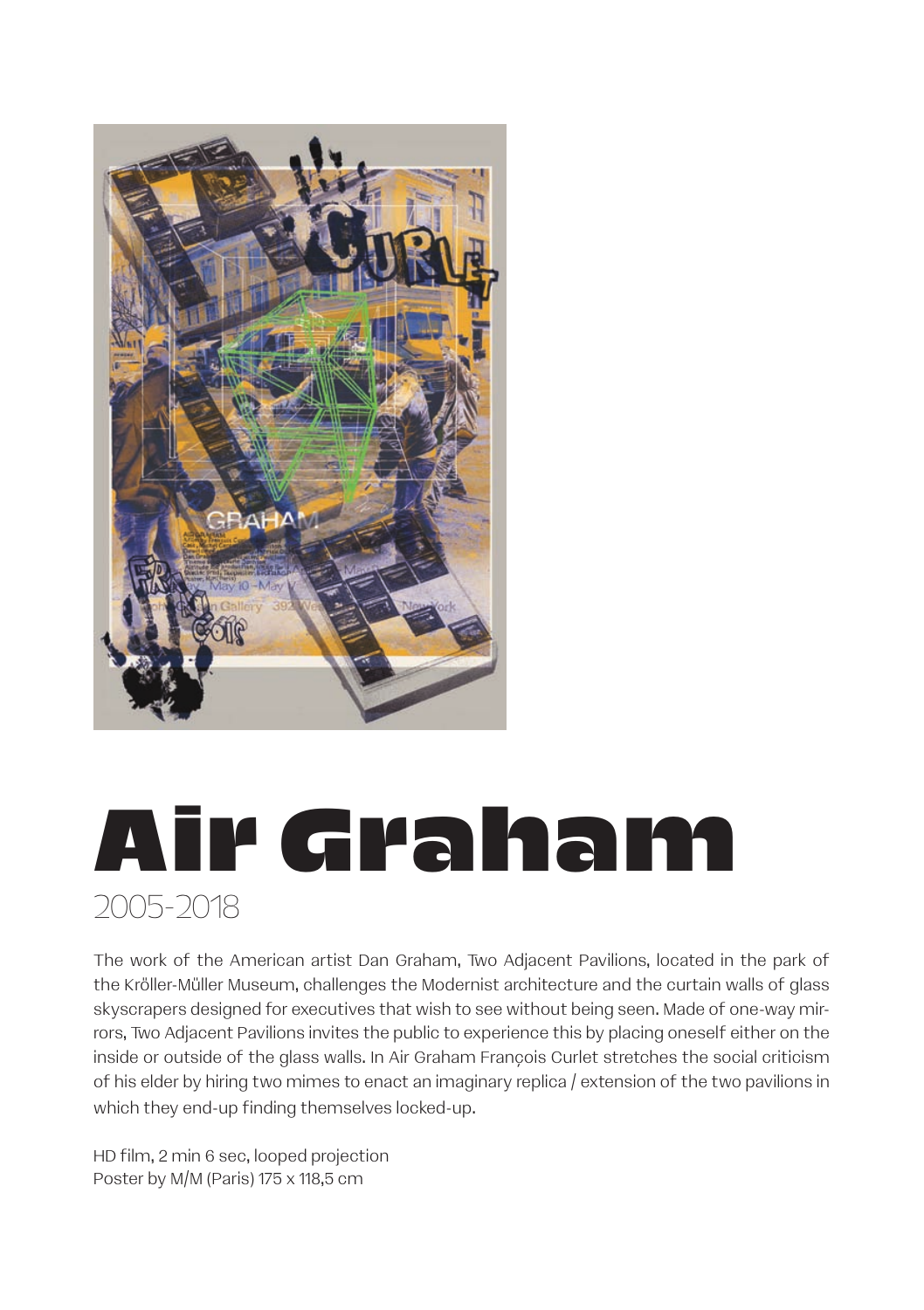



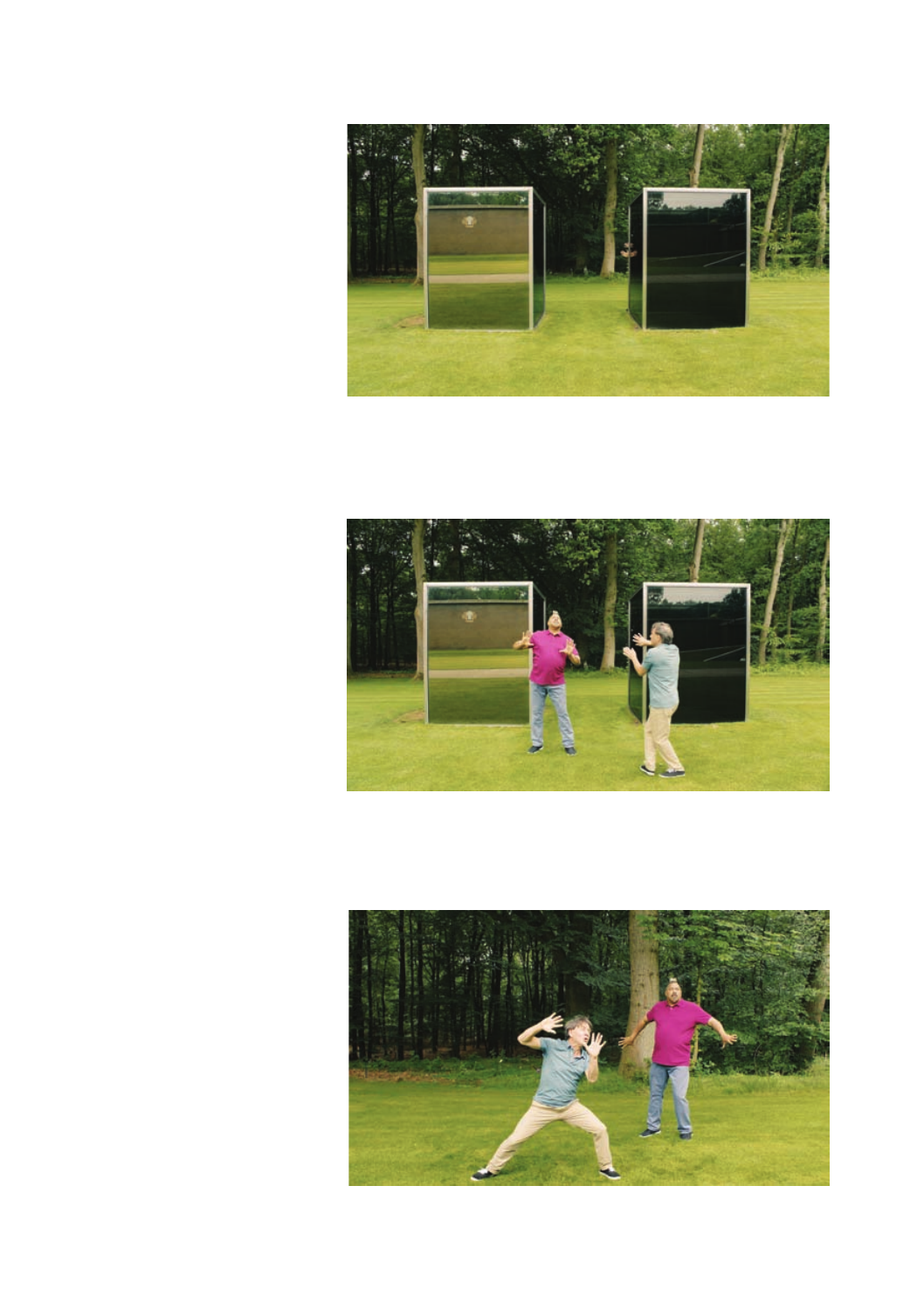Yummy Patriot with: Stéphane Roger

L'Agitée with: Laurence Bibot

Air Graham with: Bruce Ellison Michel Carcan

Directed by François Curlet

Produced by Altitude 100 Production

Thanks to Fondation Nationale des Arts Graphiques et Plastiques MAC's Musée des arts contemporains du Grand Hornu Guillaume Malandrin John Beeson Olivier Vandervliet - Triangle Books